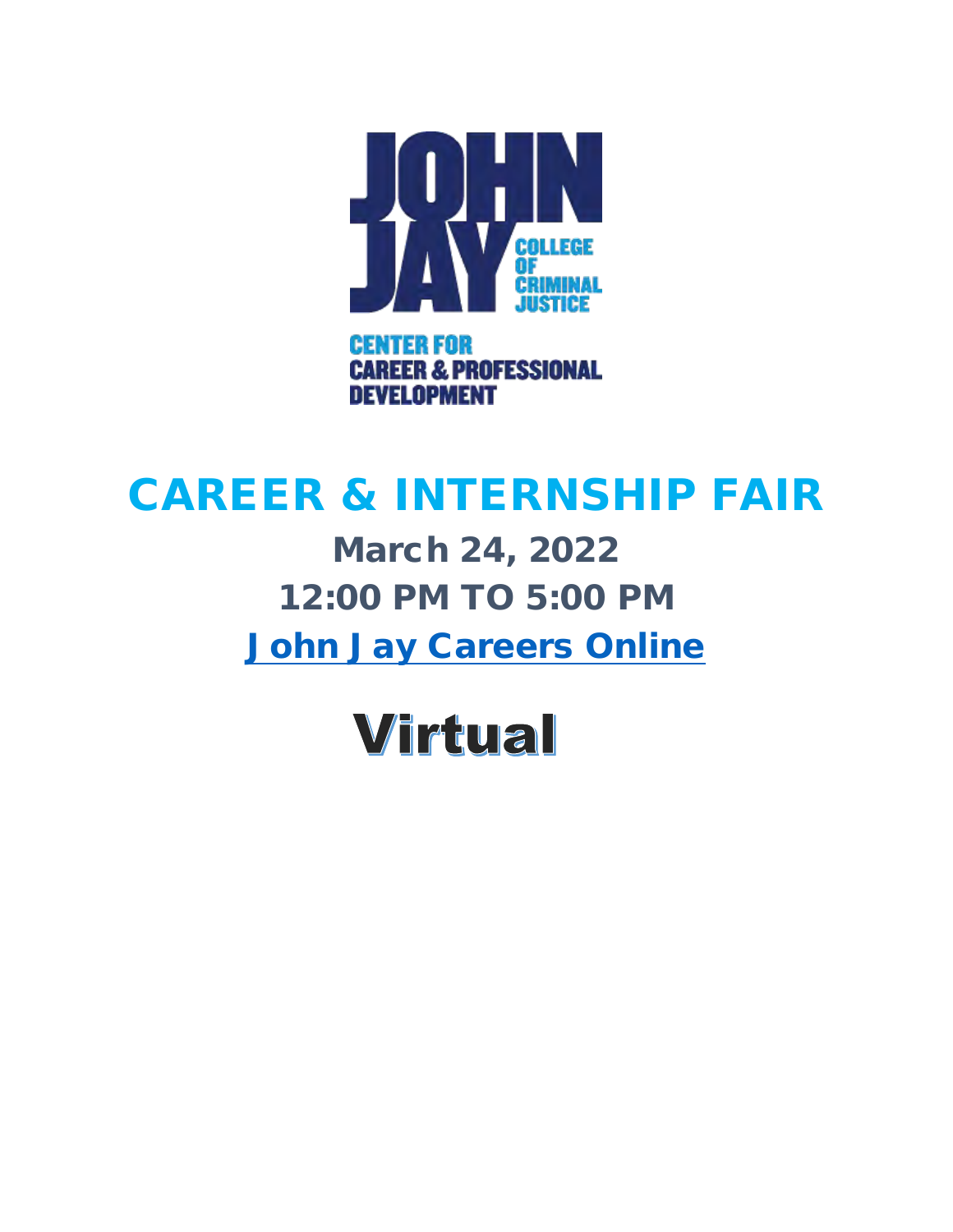# **RECRUITING EMPLOYERS**

*For more details about the attending employers, sign in to JJCO*

#### **Allied Universal Compliance and Investigations** *<http://www.aus.com/cni>*

For more than 30 years our name has been synonymous with the highest standards of integrity and service in the investigations marketplace. At Allied Universal® Compliance and Investigations we have a single focus: to provide expert investigation solutions and corporate governance services to our clients in the insurance, commercial and government sectors. We provide clients access to unparalleled industry knowledge, expert consulting and integrated technologies, all backed by customized business models, extensive global investigative resources and outcomes. We're a company that stands apart from the crowd and transforms challenges into opportunities and savings.

**Position Type(s):** Internship **Position title(s):** Investigative Intern **Is this a remote position?** Hybrid

**Allied Universal Security Services** *[http://www.aus.com](http://www.aus.com/)*

Allied Universal provides unparalleled service, systems and solutions to the people and business of our communities, and is North America's leading security services provider. With over 140,000 employees, Allied Universal delivers high-quality, tailored solutions, which allows clients to focus on their core business. For more information: 866.825.5433 or www.AUS.com. We proudly support the Veteran Jobs Mission, a group of over 200 companies that have committed to collectively hiring a total of one million military veterans. EOE/Minorities/Females/Vet/Disability Allied Universal Services is an Equal Opportunity Employer committed to hiring a diverse workforce.

**Position Type(s):** Full Time, Paid Employment,Part Time, Paid Employment **Position title(s):** SecurityProfessionals,Supervisors,Management **Is this a remote position?** No

**American Eagle Outfitters** *<https://www.ae.com/>*

Be individual. Think Broadly. Be Real. Be Distinct.

This is who we are and the inspiration behind Live your Life, Love your Job - the theme that runs through our brand and our company's culture. We believe that our associates are our most valuable assets and we want them to feel motivated and have the freedom to be themselves at work. We strive to be an employer of choice - a place where people are excited to come to work because they believe in what we do, enjoy working with each other, and have fun doing it. If you think this sounds like a fun place to work and grow your career...you're right.

**Position Type(s):** Full Time, Paid Employment **Position title(s):** Asset Protection Supervisor **Is this a remote position?** No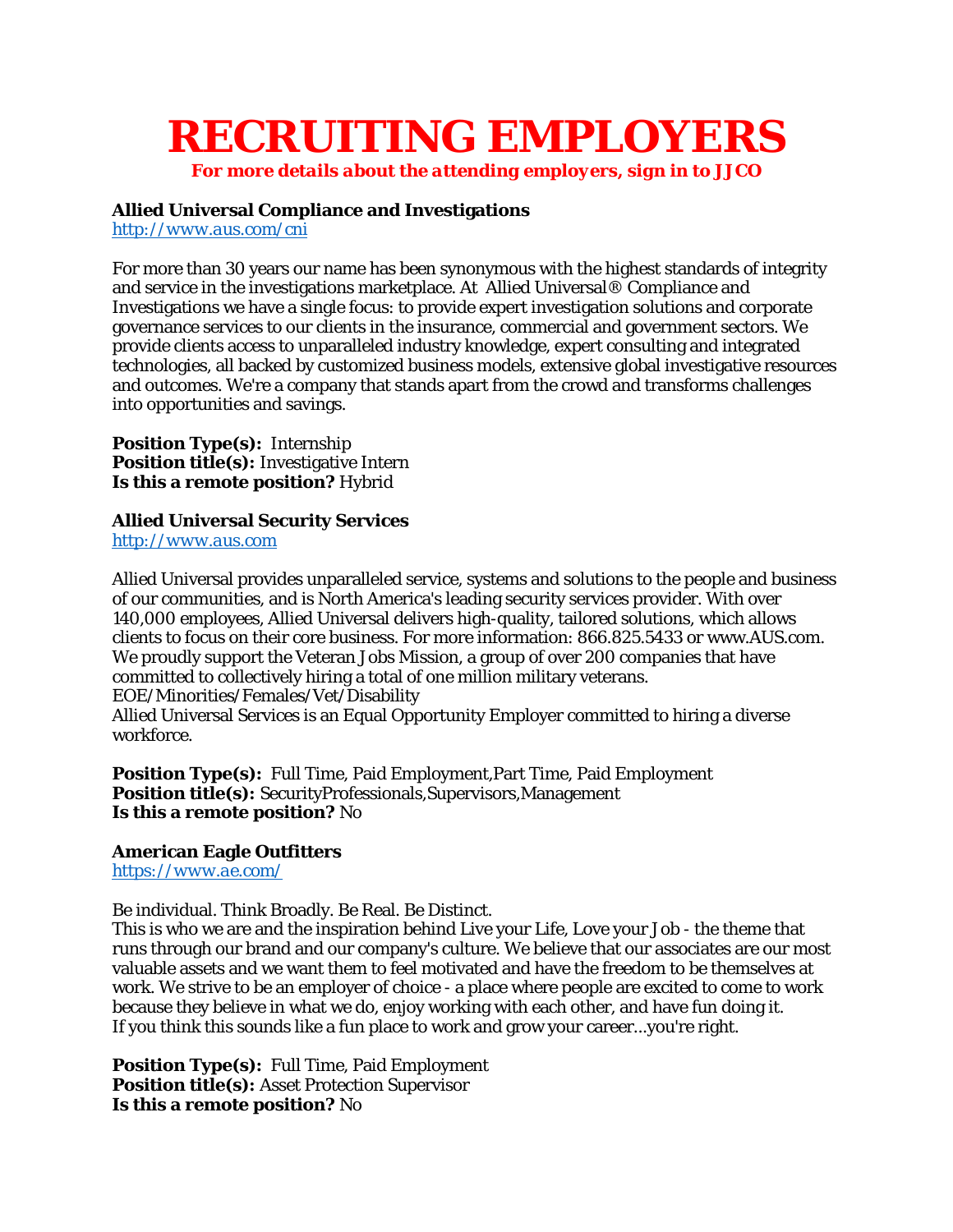## **Apple** *<https://www.apple.com/careers/us/>*

We're a diverse collection of thinkers and doers, continually reimagining what's possible to help us all do what we love in new ways. The people who work here have reinvented entire industries with the Mac, iPhone, iPad, and Apple Watch, as well as with services, including iTunes, the App Store, Apple Music, and Apple Pay. And the same innovation that goes into our products also applies to our practices - strengthening our commitment to leave the world better than we found it.

Every new product we invent, service we create, or store we open is the result of people working together to make each other's ideas stronger. That happens here because every one of us strives toward a common goal - creating the best customer experiences. So bring your passion, courage, and original thinking and get

**Position Type(s):** Full Time, Paid Employment,Part Time, Paid Employment,Temporary/Seasonal **Position title(s):** Specialist **Is this a remote position?** No

**Applied Marketing Science, Inc.** *<https://www.ams-inc.com/>*

Applied Marketing Science, Inc. (AMS) is a leading-edge market research and consulting firm located in Waltham, MA. We specialize in providing market research, consulting, and expert insight in two distinct practice areas: Innovation and Litigation Support. Our Innovation practice helps companies discover and apply the insights they need to make important business decisions in all areas of product development and customer experience. For Litigation Support, we provide market research and consulting to enable expert witness testimony on a broad range of consumer behavior and marketing issues relating to litigation matters such as customer confusion, trademark and trade dress infringement, patent infringement, claim substantiation, false advertising, anti-trust, and class certification.

**Position Type(s):** Full Time, Paid Employment

**Position title(s):** Market Research Analyst; Senior Market Research Analyst; Market Research Survey Expert; Summer Intern, Market Research Analyst--all within the Litigation Practice **Is this a remote position?** Hybrid

**Bedford Stuyvesant New Beginnings Charter School** *<http://bsnbcs.org/careers>*

BSNBCS is a stand alone charter school located in the heart of the Bedford Stuyvesant neighborhood of Brooklyn. We are dedicated to providing next 21st century learning to our more than 700 scholars in grades K-8. Our mission is to grow our scholars to be leading global residents by helping them reach their greatest potential.

**Position Type(s):** Full Time, Paid Employment **Position title(s):** Social Workers, Behavior Intervention Specialists, Teachers **Is this a remote position?** No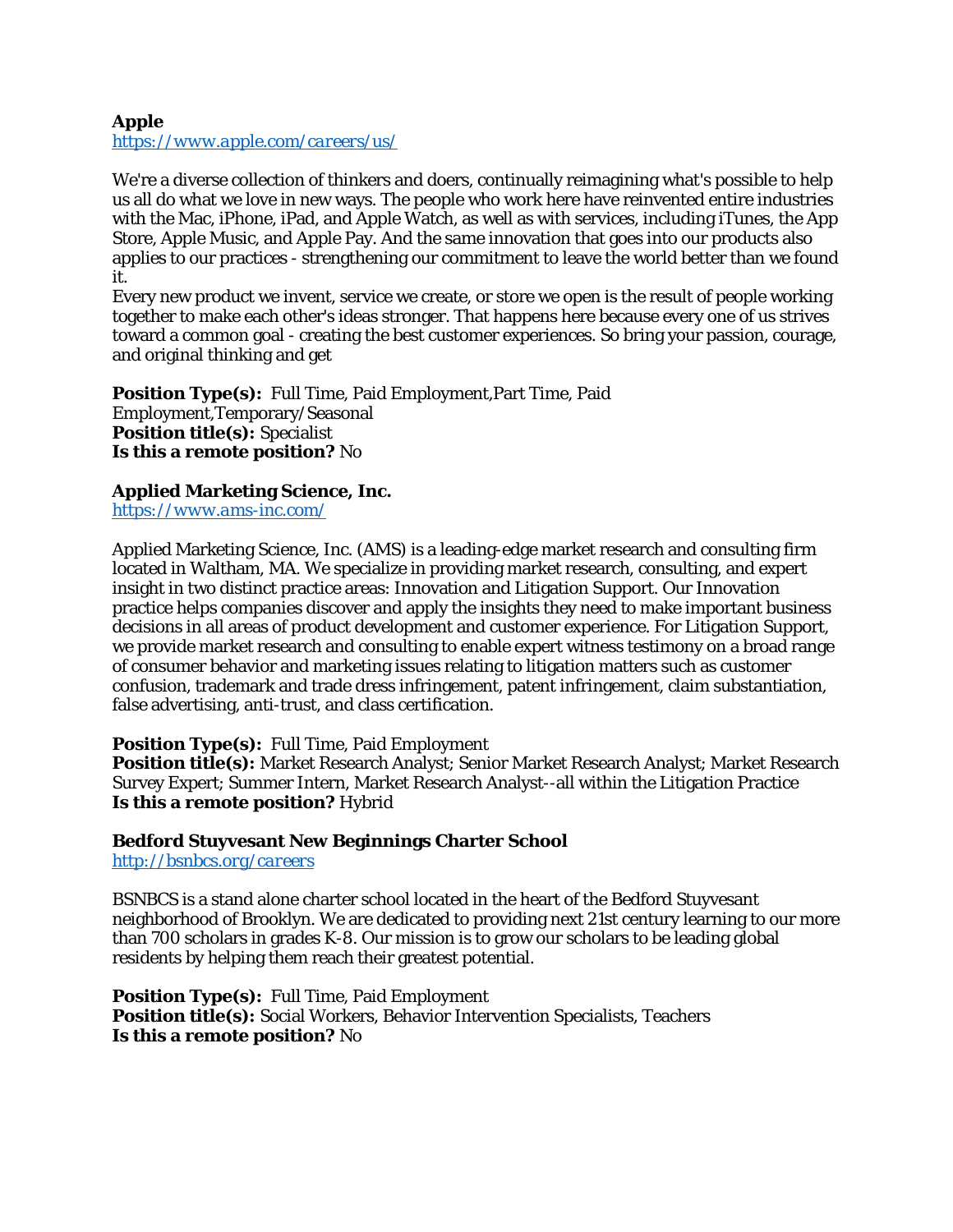**Better Business Bureau** *<https://www.bbb.org/>*

Dispute Resolution Internship

The BBB seeks motivated, analytical interns with strong communication skills and an interest in gaining uniquely valuable dispute resolution experience.

The Dispute Resolution internship generally entails the following:

(1)Continuous supervised maintenance of an active caseload of disputes between consumers and businesses, from case intake to case closure. Some of the BBB's dispute resolution is conducted via telephone.

(2)Application of dispute resolution skills such as reflective listening and reasoning, communication enhancement/facilitation, diffusion of hostility, venting, and identification of common ground;

(3)Referrals to appropriate government agencies and organizations, where necessary.

**Position Type(s):** Internship **Position title(s):** Dispute Resolution Analyst **Is this a remote position?** Yes

**BROOKLYN PUBLIC LIBRARY** *<https://www.bklynlibrary.org/>*

As the nation's 6th largest public library system with a network of 60 neighborhood libraries, BPL is committed to providing the borough's 2.6 million people quality services and a vibrant learning environment through outreach programs, educational workshops and youth services events.

We seek professionals dedicated to providing excellent customer service, developing fruitful partnerships in the community, and implementing programs aligned with our mission and vision. You will be immersed in a motivating and challenging environment where innovation is key to the organization. If you are looking to be a part of a stimulating workplace that is highly regarded by its culturally diverse community, BPL is the place to be.

**Position Type(s):** Full Time, Paid Employment **Position title(s):** Special Officer **Is this a remote position?** No

**Center for Human Development & Family Services, INC. CHDFS** *[http://chdfs.org](http://chdfs.org/)*

CHDFS, Inc. (The Center for Human Development and Family Services, Inc.) is 501(c)3 Non-Profit, Community-Based Organization. Established in 2002, CHDFS has demonstrated outstanding levels of care in helping New York's families and communities struggling to survive in some of the poorest and most underrepresented communities. We are committed to providing a safe haven and caring community for those in need by assisting families, individuals, and children in meeting their emotional, physical, and intellectual needs. We believe in creating nurturing, non-biased environments in which individuals and families can learn and develop their fullest potential.

**Position Type(s):** Full Time, Paid Employment,Part Time, Paid Employment **Position title(s):** Service **Is this a remote position?** No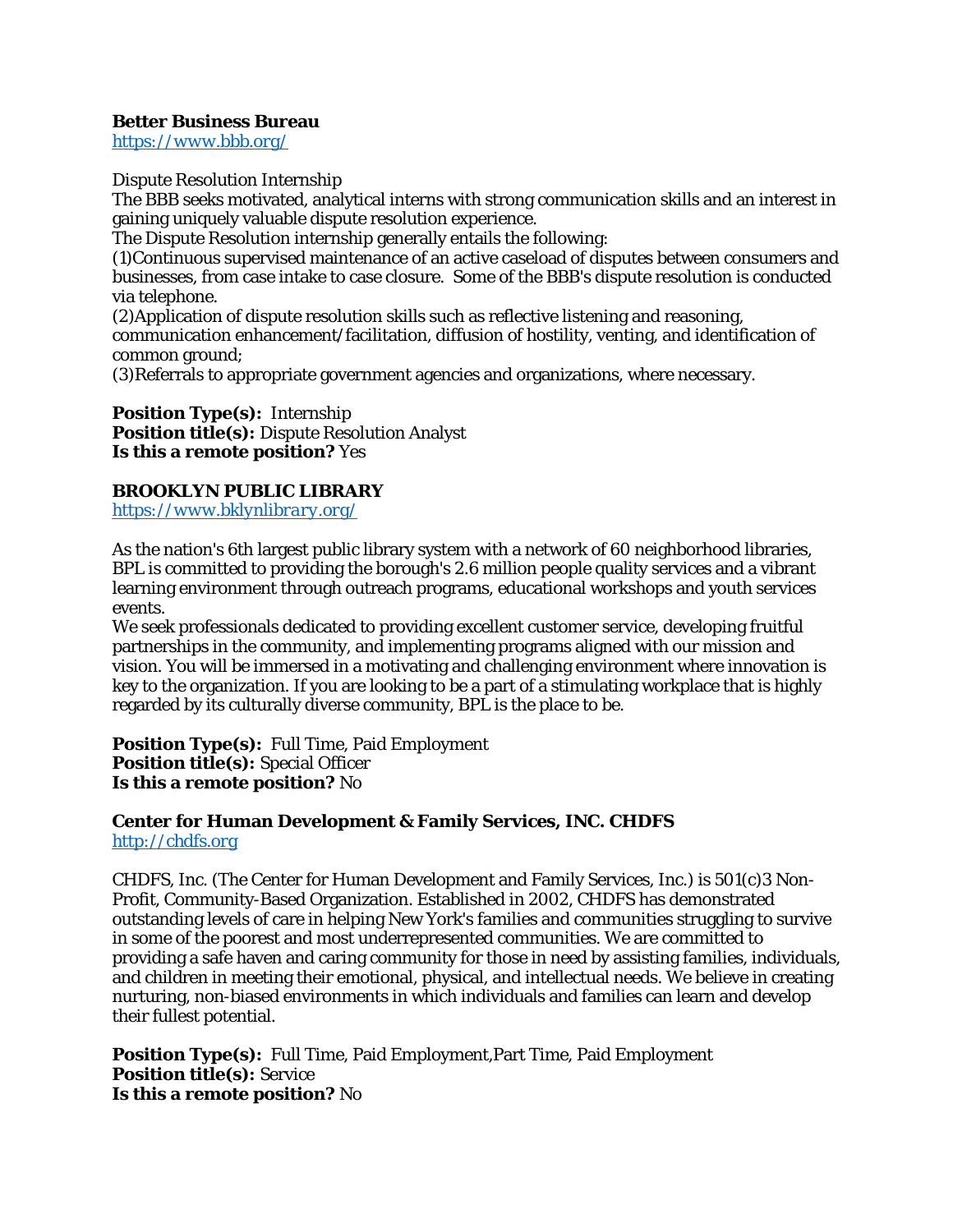**Chesterfield County Police Department** *<https://www.chesterfield.gov/941/Police>*

We are a progressive law enforcement agency located in Central Virginia serving a community of over 340,000 residents. There are 24 specialized units available to officers after two years of service. Benefits include a take home car, volunteer leave, health care and tuition reimbursement.

All training is paid and we have our own training facility. Our training facility includes driving and firearms facilities.

Chesterfield County is located approximately 2 hours from Washington D.C., the beach and the mountains. The area has lots of offer young families with parks, rivers, hiking and the arts.

**Position Type(s):** Full Time, Paid Employment **Position title(s):** PoliceOfficer **Is this a remote position?** No

**City Experiences by Hornblower** *[http://cityexperiences.com](http://cityexperiences.com/)*

City Experiences' passion is to provide amazing experiences on land and water. Our 40- year success through organic growth and acquisitions has resulted in a portfolio of over 25+ brands that welcome upwards of 30 million guests/riders annually. If you're an enthusiastic team player who thrives in an environment where communication, creativity, and cooperation are encouraged, this may just be the opportunity for you.

**Position Type(s):** Part Time, Paid Employment,Internship,Temporary/Seasonal **Position title(s):** Servers, Bartenders, deckhands, dishwashers, cooks **Is this a remote position?** No

**City of Manassas Police Department** *<https://www.manassasva.gov/joinmcpd>*

The Manassas City Police Department is dedicated to providing quality, professional services, while protecting life and property through community partnerships. An example of our dedication to quality service can be seen in our commitment to a citywide community policing philosophy.

If you are seeking a rewarding career in law enforcement, the City of Manassas offers a wide range of social and educational opportunities. The City of Manassas is proud of the outstanding national reputation the agency enjoys. It is a tribute to the many fine men and women who represent the department every day!

Police recruits attend the Northern Virginia Criminal Justice Academy for a 20-week basic training program. Upon graduation, police officers are assigned to the Field Training Program for furth

**Position Type(s):** Full Time, Paid Employment **Position title(s):** PoliceOfficer **Is this a remote position?** Yes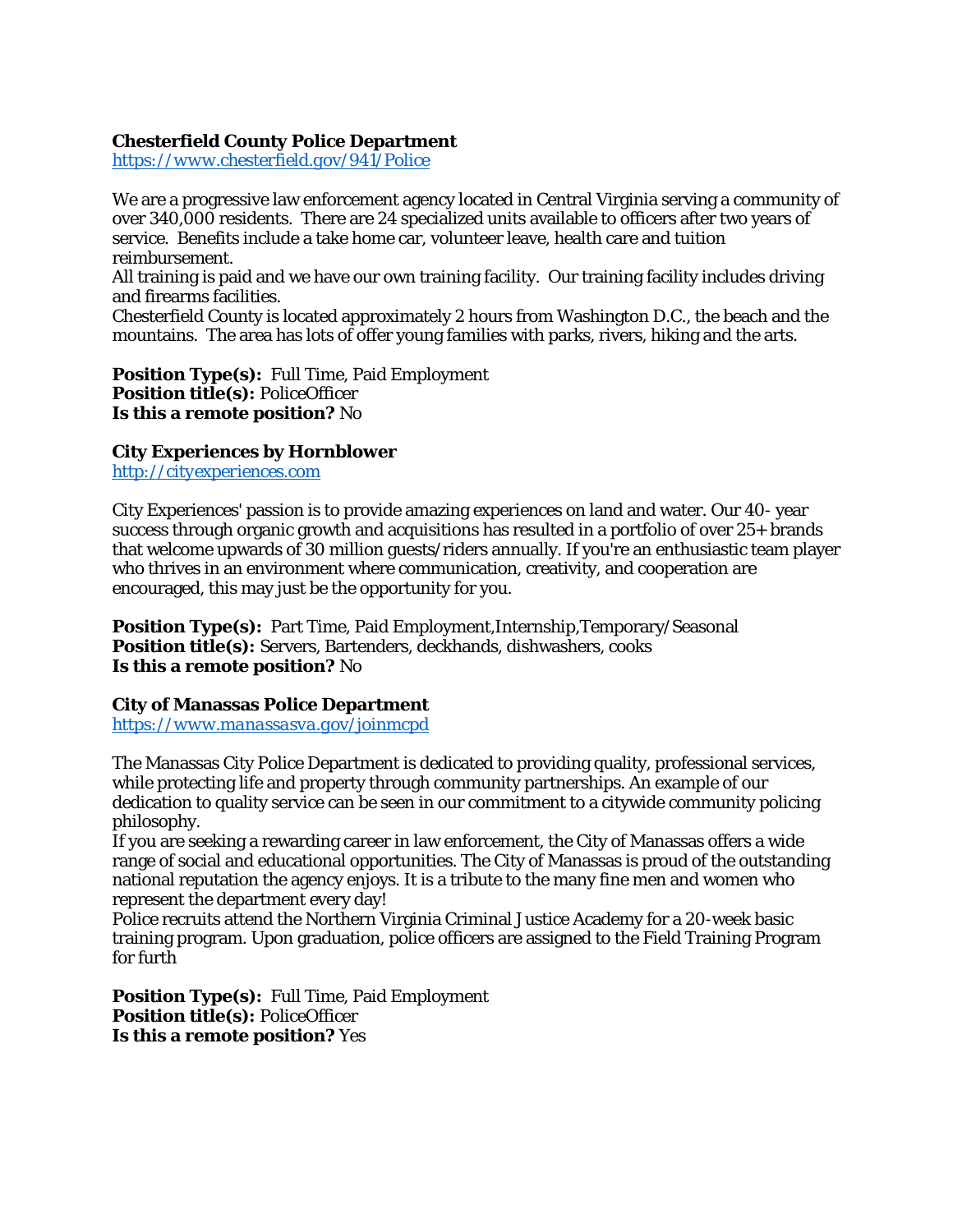**City of Richmond Police Department** *<http://www.rva.gov/police>*

As Virginia's capital, Richmond is a progressive city offering beautiful neighborhoods characterized by striking architecture, a culturally diverse population and noted historic prestige. Our community policing strategies provide you with a wide range of skill development opportunities, from increasing your problem solving abilities to enhancing your interpersonal skills, the Richmond City Police Department is here to provide you with a tremendous opportunity for professional growth and advancement.

**Position Type(s):** Full Time, Paid Employment **Position title(s):** Recruit **Is this a remote position?** No

**COOP Careers** *[http://coopcareers.org](http://coopcareers.org/)*

COOP's Digital Apprenticeship is a 4-month program where we will train you in 1 of 3 digital career tracks: Data Analytics, Digital Marketing, or Tech Sales; prepare you to break into the tech industry through professional development and skills taught through workshops; and support you through a holistic program model to help you launch a successful career. Here's a snapshot of the benefits: Free Program + Free Certifications Technical skill training in an in-demand career field Professional Network Connections Free Mental Health Resources + Therapy Community + Accountability + Support Free Mindfulness Training + Financial Resources Coaching Personal + Professional Development Ongoing employment growth support Evening Hours: Mon -Thurs (6-9pm CST/ 6:30 - 9:30pm EST & PST)

**Position Type(s):** Mentor Program,Externship **Position title(s):** Apprentice **Is this a remote position?** Hybrid

**CSS Security Serivces** *[http://www.csssecurityservices.com](http://www.csssecurityservices.com/)*

CSS Security takes great pride in providing security for concerts and other special events for over 45 years. We provide security at many prominent indoor and outdoor venues in Manhattan, Brooklyn, and Queens throughout the year and are looking for New York State licensed security guards to join our team.

**Position Type(s):** Part Time, Paid Employment,Temporary/Seasonal **Position title(s):** Security guard **Is this a remote position?** No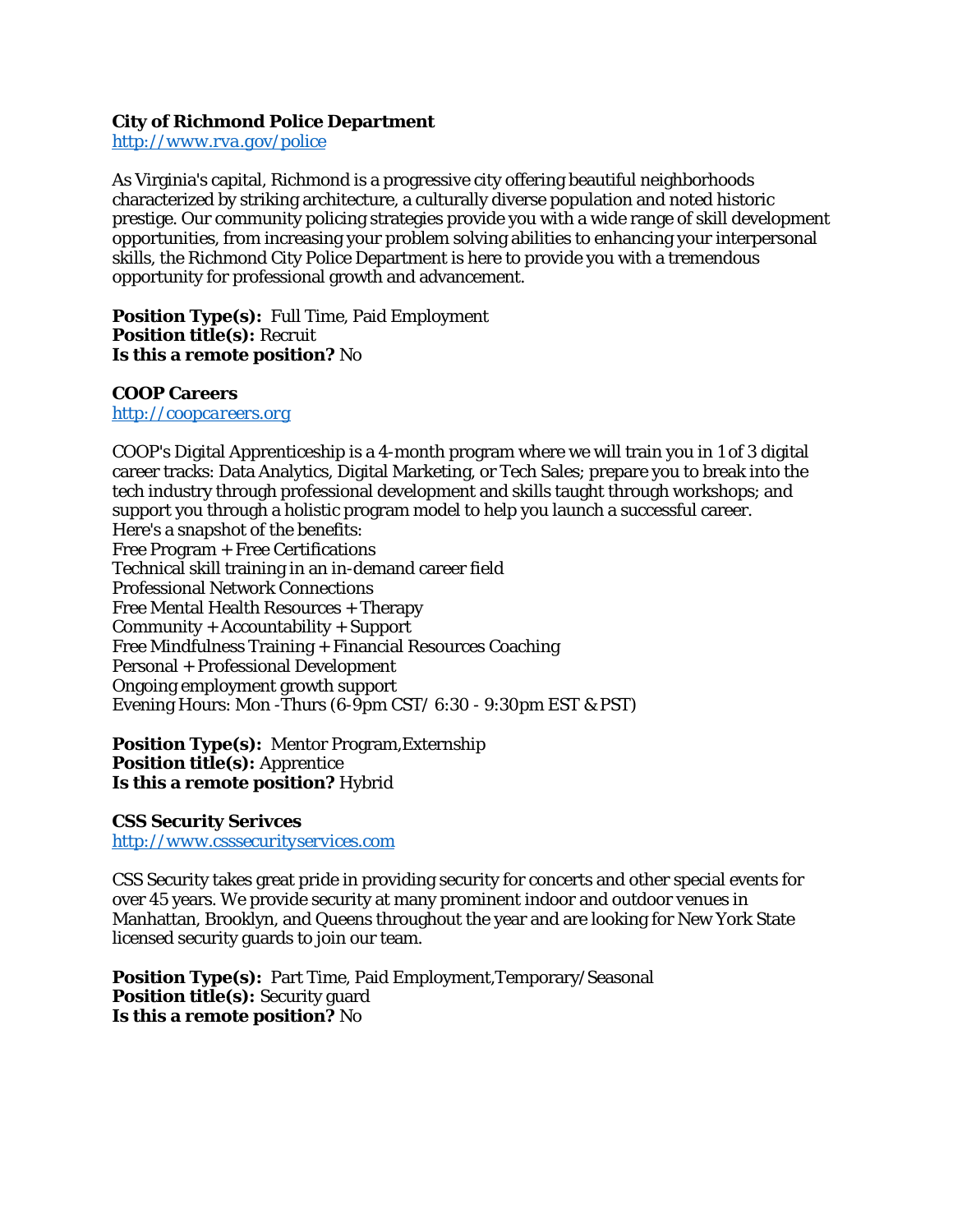## **CUNY School of Labor and Urban Studies** *<https://slu.cuny.edu/>*

Community Semester is an exciting opportunity for student leaders and social activists to put their passion for social justice to work, becoming a change-maker while continuing their education. You will be matched with a community-based organization committed to social change for a 15 week paid internship (\$7,000) as you complete CUNY SLU's Community Leadership Certificate, undergrad or grad level (Community Organizing; Non-profit Leadership; NYC Work, Culture, and Politics; and Fieldwork). These certificate courses fully transfer into the B.A. or M.A. in Urban Studies. Join the dozens of students who have participated in this important internship/educational opportunity.

**Position Type(s):** Internship **Position title(s):** Internship placement with coursework **Is this a remote position?** Hybrid

**CUNY Tech Prep** *[http://cunytechprep.nyc](http://cunytechprep.nyc/)*

CTP is a free, year-long program available to CUNY students that includes :

- In-class instruction on technical skills in Web Development or Data Science, including building a resume-enhancing group project

- Career coaches dedicated to your professional development

- A rich network of peers and industry professionals

- As well as guest lectures, workshops, practice on technical and behavioral interviews, information on job opportunities and internships, etc..

**Position Type(s):** Fellowship / Scholarship Opportunity,Temporary/Seasonal **Position title(s):** Web Development/Data Science Fellow **Is this a remote position?** Yes

**Dallas Police Department** *<https://dallaspolice.net/joindpd/>*

The City of Dallas is an equal opportunity employer. The Dallas Police Department is a progressive police agency, currently hiring for the position of Trainee Police Officer. The Dallas Police Department offers a paid police academy, competitive salary, health benefits, pension program, and 401K programs.

**Position Type(s):** Full Time, Paid Employment **Position title(s):** Police **Is this a remote position?** No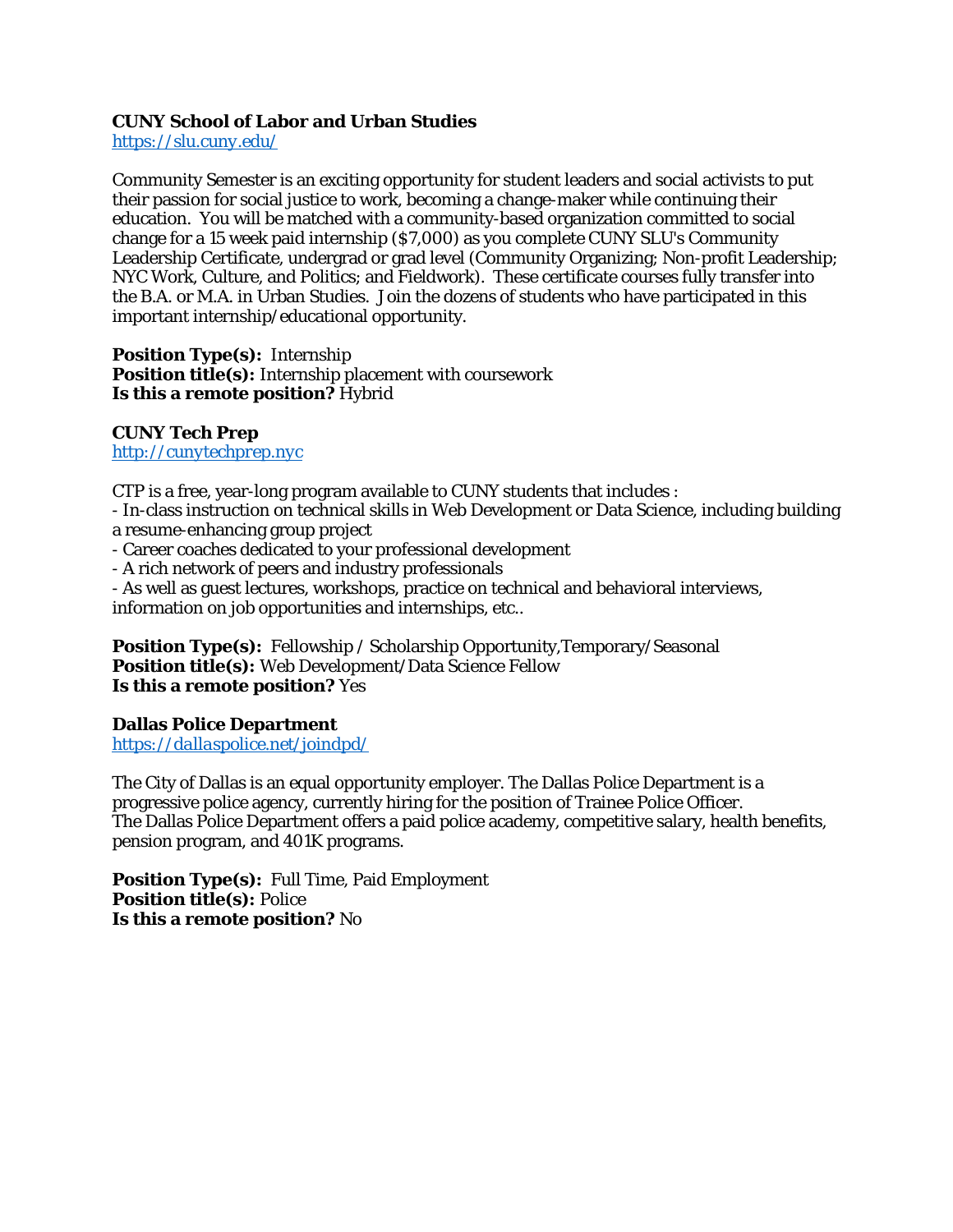**Delaware River and Bay Authority** *<http://www.drba.net/EmploymentOpportunities.aspx>*

The Delaware River & Bay Authority (DRBA) was created by Compact in 1962. The DRBA, overseen by six commissioners from New Jersey and six from Delaware, is charged with providing vital transportation links between the two states as well as economic development in Delaware and the four southern counties of New Jersey.

**Position Type(s):** Full Time, Paid Employment **Position title(s):** Police **Is this a remote position?** No

**Diplomatic Security Service** *<https://www.state.gov/working-for-dss/>*

Diplomatic Security is the federal law enforcement and security bureau of the U.S. Department of State. Tasked with securing diplomacy and protecting the integrity of U.S. travel documents, the Diplomatic Security Service has the largest global reach of any U.S. federal law enforcement agency, with offices in 29 U.S. cities and in more than 270 locations around the world.

**Position Type(s):** Full Time, Paid Employment **Position title(s):** Special Agent; Security Engineer Officer **Is this a remote position?** No

**FAIRFAX COUNTY POLICE** *[http://www.joinFCPD.org](http://www.joinfcpd.org/)*

Fairfax County possesses a stellar reputation nationally as the safest jurisdiction of our size among the top fifty major cities. We accomplish this through robust partnerships with all members of our uniquely diverse community.

The Fairfax County Police Department is comprised of employees and volunteers who possess the highest standards of ethics and integrity. They create the foundation of our ability to deliver a variety of essential police services to protect and serve all members of our community. These cornerstones are how we continue to make Fairfax County a safe place to live, work, play, and visit.

**Position Type(s):** Full Time, Paid Employment,Internship **Position title(s):** Police Officer I, Animal Protection Police Officer I **Is this a remote position?** No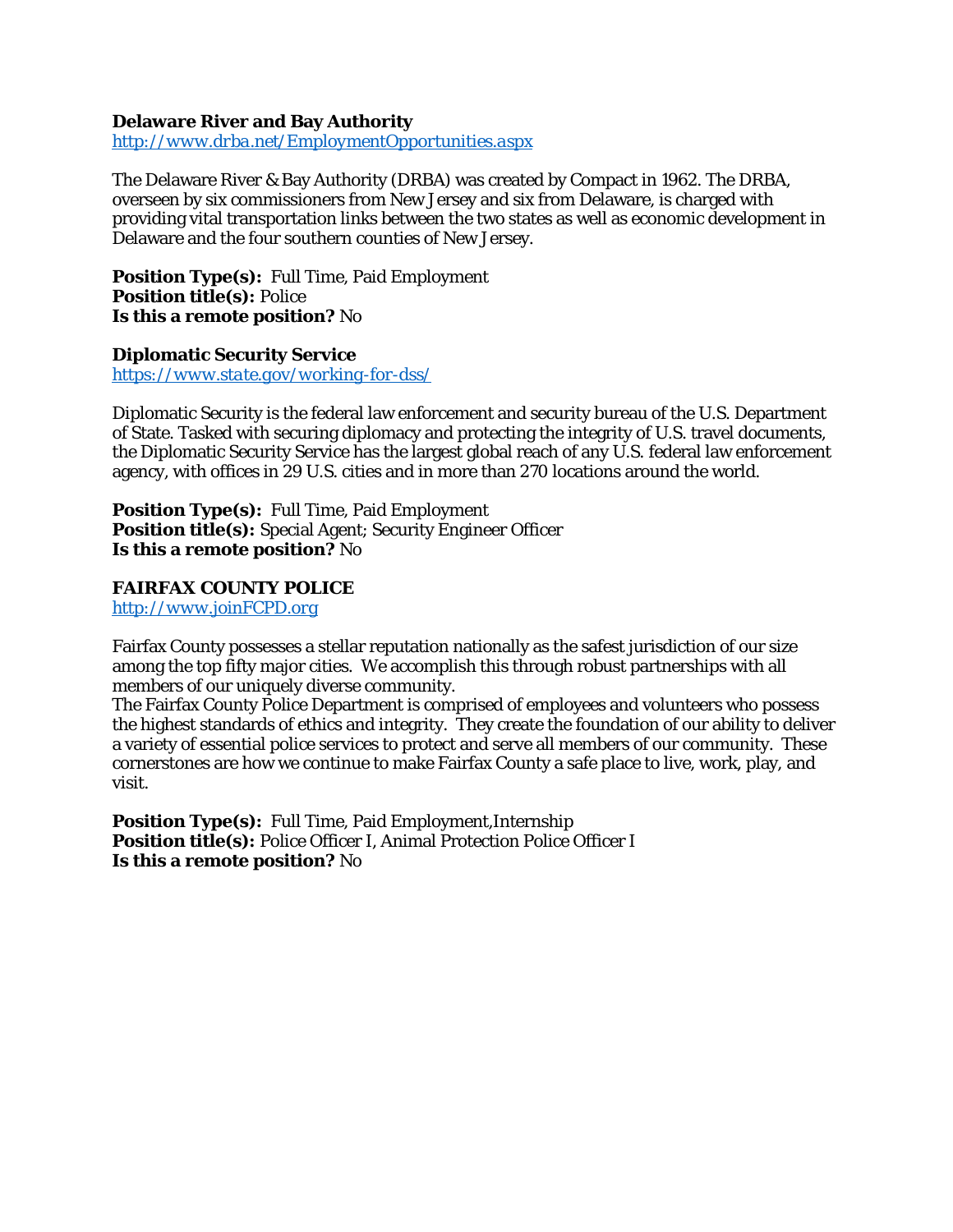#### **Fairfax County Shefiff's Office** *<https://fcsocareers.org/>*

The Fairfax County Sheriff's Office is committed to providing world-class public safety with honor, courage, and a dedication to service. The Fairfax County Sheriff's Office is one of the largest sheriff's offices in Virginia with over 400 professional men and women, serving one of the most diverse counties in the nation.

We offer a variety of law enforcement opportunities in areas that include: Court services Issue warrants Civil process Adult detention Serve on federal task forces Emergency response team Inmate transport Community programs

The duties of a Deputy Sheriff I are mandated by federal, state, county and agency regulations, performs a variety of basic deputy sheriff duties in the field of law enforcement; specifically in the areas of correctional services, commu

**Position Type(s):** Full Time, Paid Employment **Position title(s):** Deputy **Is this a remote position?** No

**Federal Bureau of Investigation (FBI)** *[http://FBIJOBS.GOV](http://fbijobs.gov/)*

The FBI is responsible for investigating violations of federal law to include International Terrorism, Counter Terrorism, Foreign Counterintelligence, Violent Crime, White Collar Crime, and Cyber Crime.

**Position Type(s):** Full Time, Paid Employment **Position title(s):** Special Agent, Electronic Technician, Computer Scientist, Contract Specialist, Intelligence Analyst, Data Scientist, Electronics Engineer, Employee Assistance Counselor, Equipment Specialist - Automotive Mechanic, IT Specialist - Data Management - Data An

**Is this a remote position?** No

**FEDERAL EMERGENCY MANAGEMENT AGENCY (FEMA)** *[www.fema.gov](http://www.fema.gov/)*

Helping people before, during, and after disasters.

**Position Type(s):** Internship,Volunteer/Community Service **Position title(s):** StudentVolunteerPosition(Internship) **Is this a remote position?** Hybrid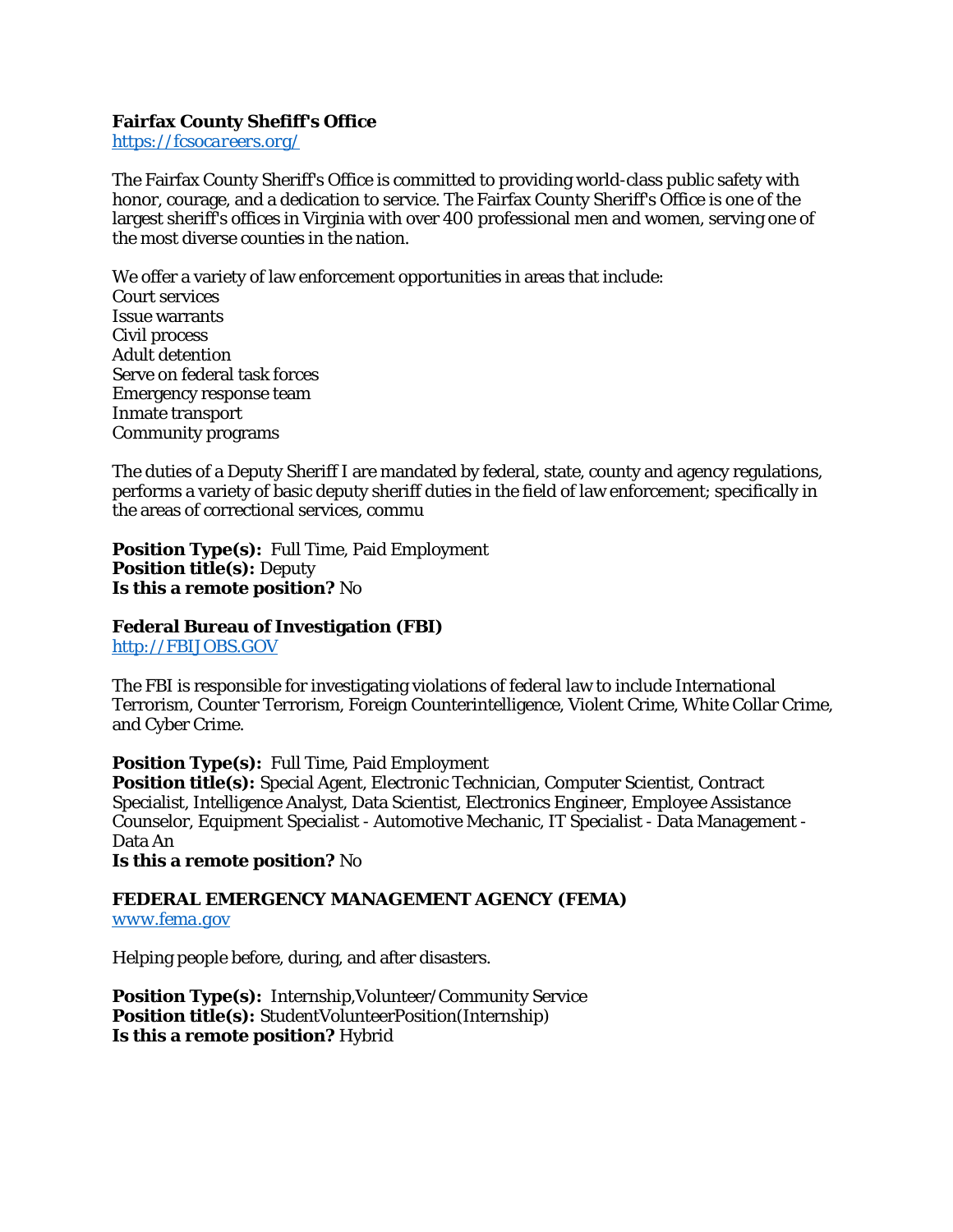**Gerald W. Lynch Theater at John Jay College** *<http://geraldwlynchtheater.com/>*

Our 600 seat theater serves as an auditorium for large college events, and hosts a range of rental clients for theater, music, and dance events.

**Position Type(s):** On-Campus Employment,Part Time, Paid Employment **Position title(s):** Theater Usher **Is this a remote position?** No

**Greensboro Police Dept** *[http://GPDCareers.com](http://gpdcareers.com/)*

Greensboro Police Department is currently hiring police recruits for our 113th Police Academy. All recruits receive full pay and benefits while attaining their NC Basic Law Enforcement Certification as a member of an elite fast-paced academy.

**Position Type(s):** Full Time, Paid Employment **Position title(s):** Police Officer **Is this a remote position?** No

**Gryphon Strategies** *<http://www.gryphon-strategies.com/>*

Gryphon Strategies, founded in 1989, is an investigation firm that offers a wide range of services to law firms, financial institutions, insurance companies, corporations and individuals. With offices in New York and Washington DC and a reliable network of investigators overseas, clients rely on Gryphon Strategies to protect and support their interests in the US and around the world.

Services provided include domestic and international due diligence, corporate and financial fraud, litigation support, computer forensics, kickback, embezzlement, discrimination, misuse of intellectual property investigations and complex and high liability insurance inquiries.

**Position Type(s):** Full Time, Paid Employment,Part Time, Paid Employment **Position title(s):** Analyst **Is this a remote position?** Hybrid

**InnovateEDU** *<http://www.innovateedunyc.org/>*

InnovateEDU is an educational nonprofit that brings together students, teachers, and technology companies to re-imagine education by creating new products and models that serve, inform, and enhance teaching and learning, with the mission of closing the achievement gap. InnovateEDU works with the Brooklyn Laboratory Charter School in downtown Brooklyn to provide next generation educational services and establish an accelerator program for K-12 learning technology at the school.

**Position Type(s):** Full Time, Paid Employment,Fellowship / Scholarship Opportunity,Temporary/Seasonal **Position title(s):** LAB Corps Fellow **Is this a remote position?** No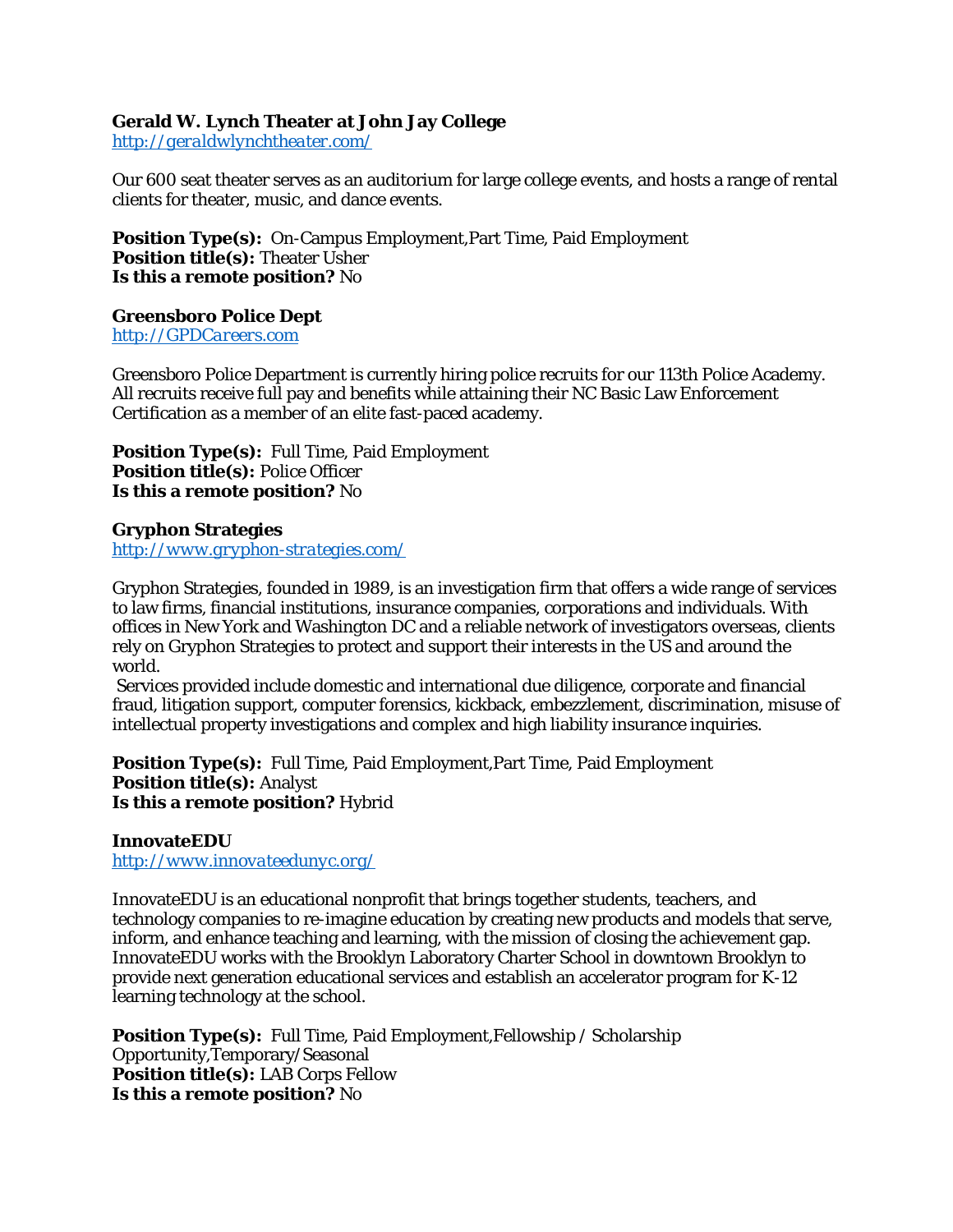**Mega Contracting Group** *[http://www.megagroup.nyc](http://www.megagroup.nyc/)*

Mega Contracting Group is a full service General Contracting and Construction Management firm offering a broad range of services including design phase consulting, value engineering to meet tight budgets and construction coordination from inception through project completion. The companys work can be seen throughout the New York metro area in mid- and high-rise apartment buildings, commercial buildings, landmark rehabilitation projects, schools, public infrastructure and recreation facilities.

Mega Contracting takes pride in its execution of construction projects. Excelling at value engineering, our team of professionals at Mega is able to suggest cost saving alternatives while preserving the architectural details and maintaining the character and beauty of the projects we build and re

**Position Type(s):** Full Time, Paid Employment **Position title(s):** Labor Monitor **Is this a remote position?** No

**Metropolitan Police Department (D.C.)** *[http://joinmpd.dc.gov](http://joinmpd.dc.gov/)*

Whether you are a veteran officer or a new recruit, making a difference every day in the community is reason to wear the uniform. At MPD, you will partner with and learn from some of the finest officers in the nation, while having a direct impact on the nation's capital. As one of the 10 largest police departments in the United States, we are dedicated to giving our officers the ongoing training and tools they need for a long and fulfilling law enforcement career. We work to maintain a highly trained, technically advanced, professional force where respect, teamwork and camaraderie are our culture.

**Position Type(s):** Full Time, Paid Employment,Internship **Position title(s):** Officer **Is this a remote position?** No

**Montgomery County Police** *<https://montgomerycountymd.gov/>*

The Montgomery County Department of Police is a nationally accredited agency and the primary law enforcement agency for Montgomery County, Maryland. With more than 1,300 sworn officers, assisted by over 600 support personnel, the agency provides the full spectrum of policing services to a county of over 1 million people. We are located just North of Washington DC.

The department is currently looking for highly qualified police officer applicants who are ready to answer the call for a challenging and rewarding career in law enforcement. Our police officers receive very comprehensive training in a brand new training facility and all uniforms and equipment are provided. We offer many opportunities to serve to include our 6 District Police Stations and over 50 specialized units. Visit the

**Position Type(s):** Full Time, Paid Employment,Internship **Position title(s):** PoliceOfficer,PublicSafetyCommunicationsSpecialist **Is this a remote position?** No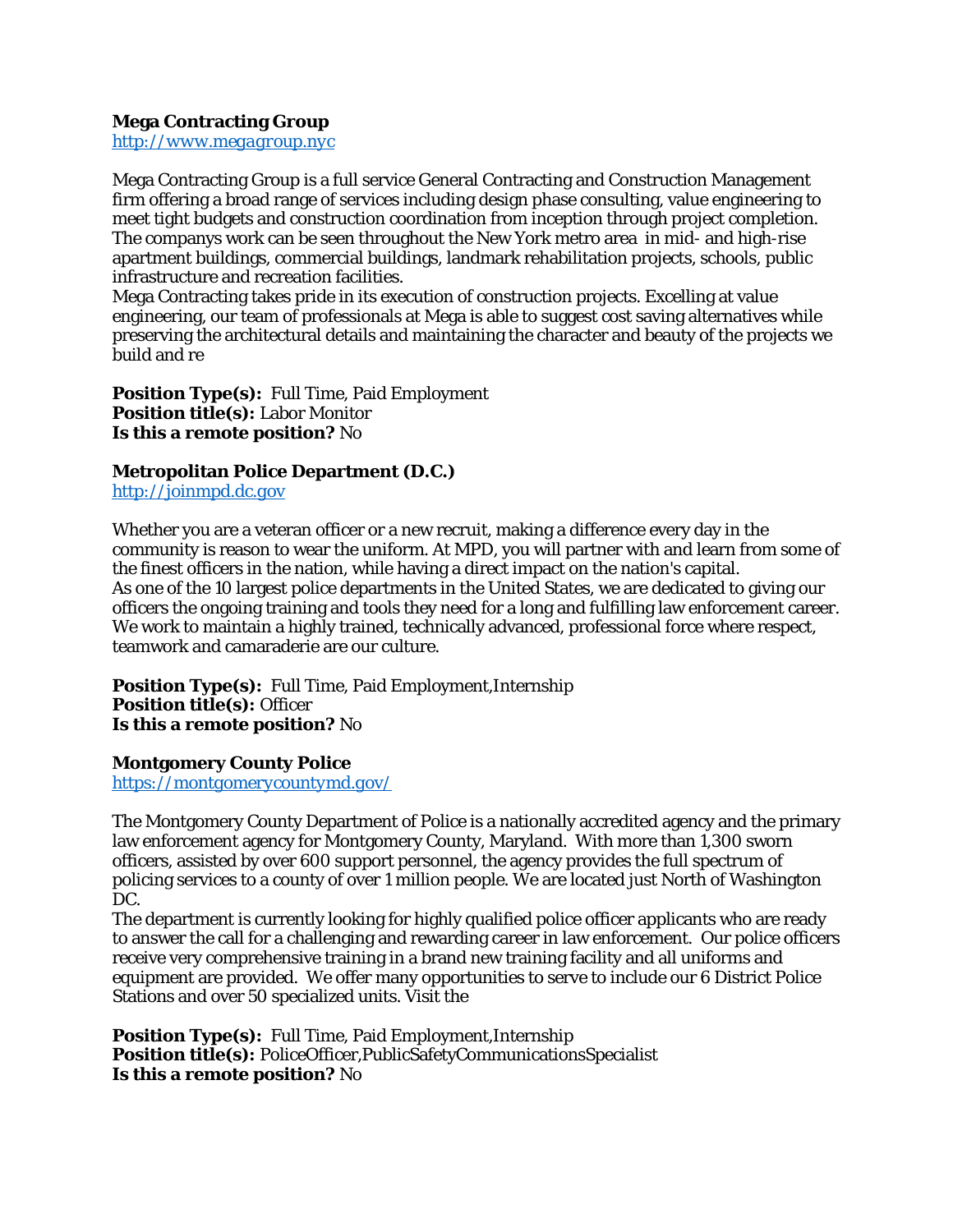**New Jersey Courts** *[https://www.njcourts.gov](https://www.njcourts.gov/)*

When you come to work for the New Jersey Judiciary, you will join a 9,000-member strong branch of government that operates with the highest standards of independence, integrity, fairness and quality service.

Whether it be in a courtroom, a courthouse, an IT office or in the field, our Judiciary workforce is improving the lives of countless individuals and families every day. Our culture is based on our strong belief in the importance of our work to all of those we serve.

Our benefits package includes highly competitive pension and health plans, on-the-job training, mentoring and professional development opportunities, and a generous holiday calendar. \*Positions Available Statewide\*

**Position Type(s):** Full Time, Paid Employment,Internship,Volunteer/Community Service **Position title(s):** Including but not limited to: Clerkships, Administration, Case Management, Clerical, Court Interpreting, Finance/Accounting, Legal, Probation, Information Technology & Customer Service.

**Is this a remote position?** Hybrid

**New York City Department of Corrections** *[http://www.jointheboldest.com](http://www.jointheboldest.com/)*

The New York City Department of Corrections (DOC) is one of the largest municipal jail systems in the United States. It provides for the care, custody, and control of persons accused of crimes or convicted and sentenced to one-year or less of jail time. The DOC operates 12 inmate facilities, nine of which are located on Rikers Island. In addition, the department operates two hospital prison wards (Bellevue and Elmhurst hospitals) and court holding facilities in Criminal, Supreme, and Family Court in each borough.

**Position Type(s):** Full Time, Paid Employment **Position title(s):** Correction Officer **Is this a remote position?** No

**New York City Police Department** *[http://nypdrecruit.com](http://nypdrecruit.com/)*

NYPD Recruitment informs the public of the career opportunities available within the department.

**Position Type(s):** Full Time, Paid Employment **Position title(s):** PoliceOfficer/PCT/SSA/TEA/Cadet **Is this a remote position?** No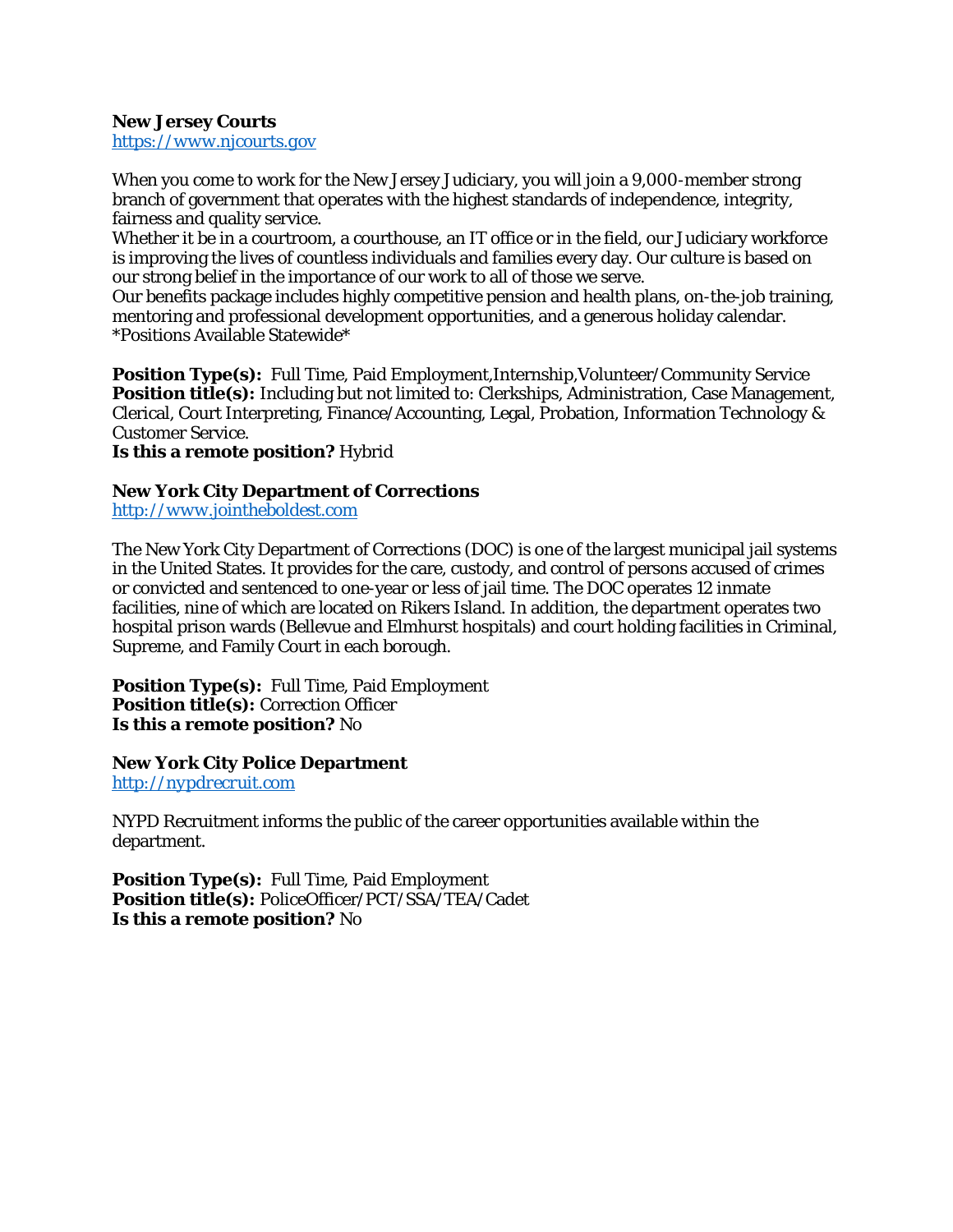**New York State Department of Civil Service** *<https://www.cs.ny.gov/>*

As the central personnel agency for New York State government, the Department of Civil Service helps employees build skills and create opportunities for workplace success. The agency also has the responsibility for recruiting a new generation of workers who will lead New York State for decades to come. The Department of Civil Service encourages jobseekers from diverse backgrounds to consider joining the New York State workforce.

**Position Type(s):** Externship,Full Time, Paid Employment,Internship **Position title(s):** https://www.cs.ny.gov/jobseeker/ **Is this a remote position?** Hybrid

**New York State Department Of Correctional Services** *<https://doccs.ny.gov/>*

The New York State Department of Corrections and Community Supervision, guided by the Departmental Mission, is responsible for the confinement and rehabilitation with approximately 31,000 individuals under custody held at 50 state facilities and supervision of around 32,000 parolees throughout seven regional offices statewide. Our mission is to ensure public safety by operating safe and secure facilities, preparing individuals for release, and then supervising them to be successful when they return home from prison.

DOCCS' vision is to enhance public safety by having incarcerated persons return home under supportive supervision less likely to revert to criminal behavior.

**Position Type(s):** Full Time, Paid Employment,Part Time, Paid Employment **Position title(s):** Correction Officer,ParoleOfficer,MedicalProfessionals,Civilian **Is this a remote position?** No

**New York State Police** *[http://www.joinstatepolice.ny.gov](http://www.joinstatepolice.ny.gov/)*

The New York State Police has a long history of outstanding public service that is characterized by integrity, fairness, and professionalism. Since 1917, State Troopers have proudly served in all areas of this State. The mission of the New York State Police is a simple one: To serve, protect, and defend the people while preserving the rights and dignity of all. Our agency is comprised of nearly 5,000 sworn personnel and more than 800 non-sworn employees. Over the years, members of the New York State Police have played a vital role in helping to make New York State a safer place.

**Position Type(s):** Full Time, Paid Employment **Position title(s):** Trooper **Is this a remote position?** No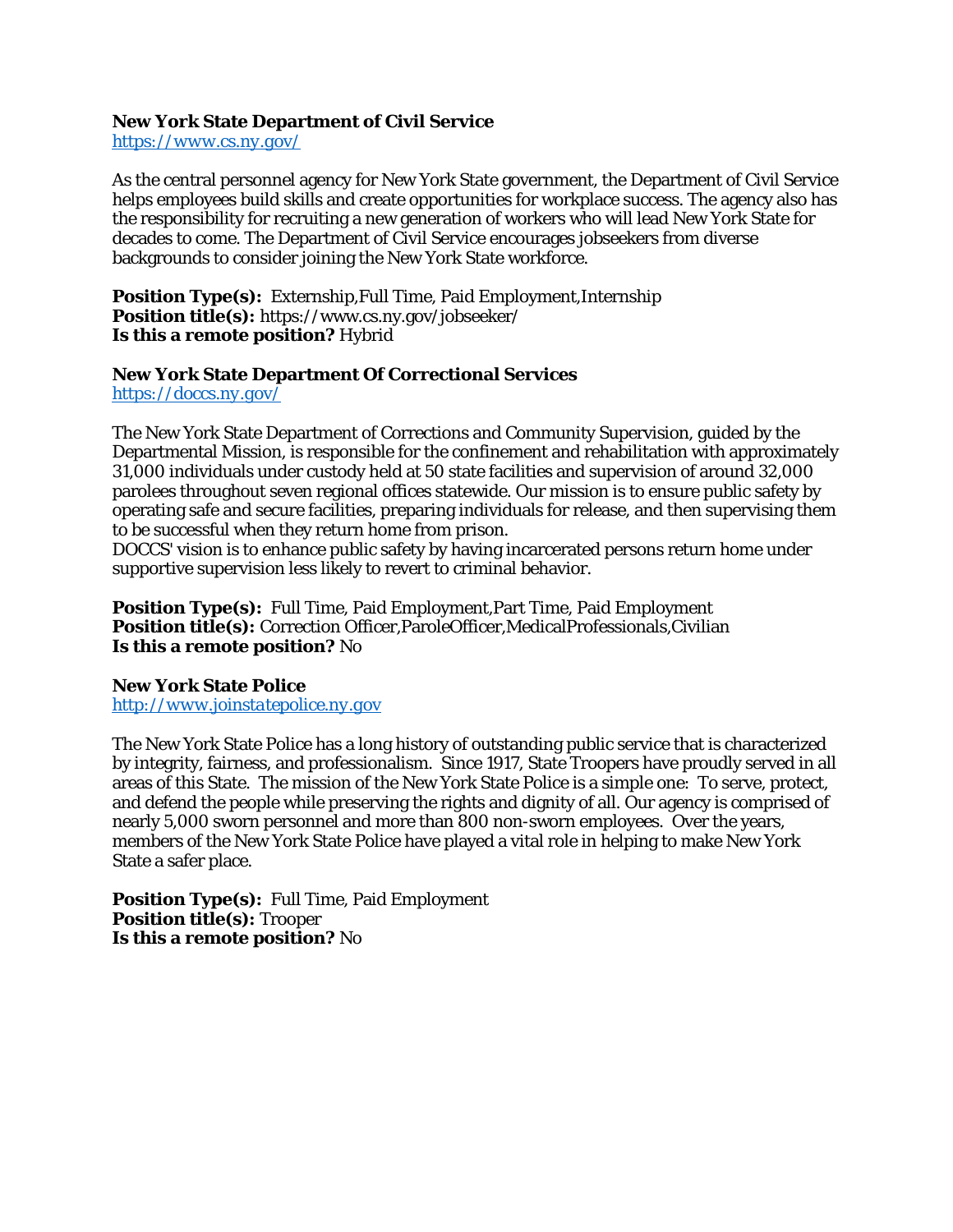**Norwalk Police Department** *[http://www.norwalkpd.com](http://www.norwalkpd.com/)*

The Norwalk Police Department, with an authorized strength of 182 police officers, serves the City of Norwalk, CT's 6th largest city. Norwalk, with a population of 85,000, is located approximately 40 miles from NYC in lower Fairfield County CT.

**Position Type(s):** Full Time, Paid Employment **Position title(s):** Police Officer **Is this a remote position?** No

**NYC Administration for Children's Services** *[http://www.nyc.gov/html/acs/html/yfj/youth\\_family\\_justice.shtml](http://www.nyc.gov/html/acs/html/yfj/youth_family_justice.shtml)*

The Administration for Children's Services (ACS) is responsible for the protection of New York City's children and the support of the City's families. The Division of Youth and Family Justice provides temporary detention services for youth accused of juvenile delinquencies during the pendency of their Family Court case.

**Position Type(s):** Full Time, Paid Employment **Position title(s):** Youth Development Specialist, FEC Program Manager, Human Resources Associate **Is this a remote position?** No

**NYC Service, Office of the Mayor** *<http://www.nyc.gov/servenyc>*

NYC Service, a division of the Office of the Mayor's of New York City, promotes volunteerism, engages New Yorkers in service, builds volunteer capacity and mobilizes the power of volunteers and National Service (AmeriCorps) members to impact NYC's greatest needs. Our AmeriCorps members serve at different City agencies and Nonprofits across all 5 boroughs of New York City and engage in activities such as; program management, capacity building, systems development, volunteer programming management, data analysis, and much more

**Position Type(s):** Full Time, Paid Employment **Position title(s):** NYC Civic Corps Member, City Service Corps Member, NYC VISTA Member **Is this a remote position?** No

**NYPD Civilian Recruitment** *<https://www1.nyc.gov/site/nypd/careers/civilians/civilians-landing.page>*

NYPD Civilian Recruitment & Applicant Relations seeks to provide information about the NYPD's many Civilian titles and to find qualified candidates who want to begin a career with the NYPD!

**Position Type(s):** Full Time, Paid Employment,Internship,Temporary/Seasonal **Position title(s):** Summer College Internships; TBD **Is this a remote position?** No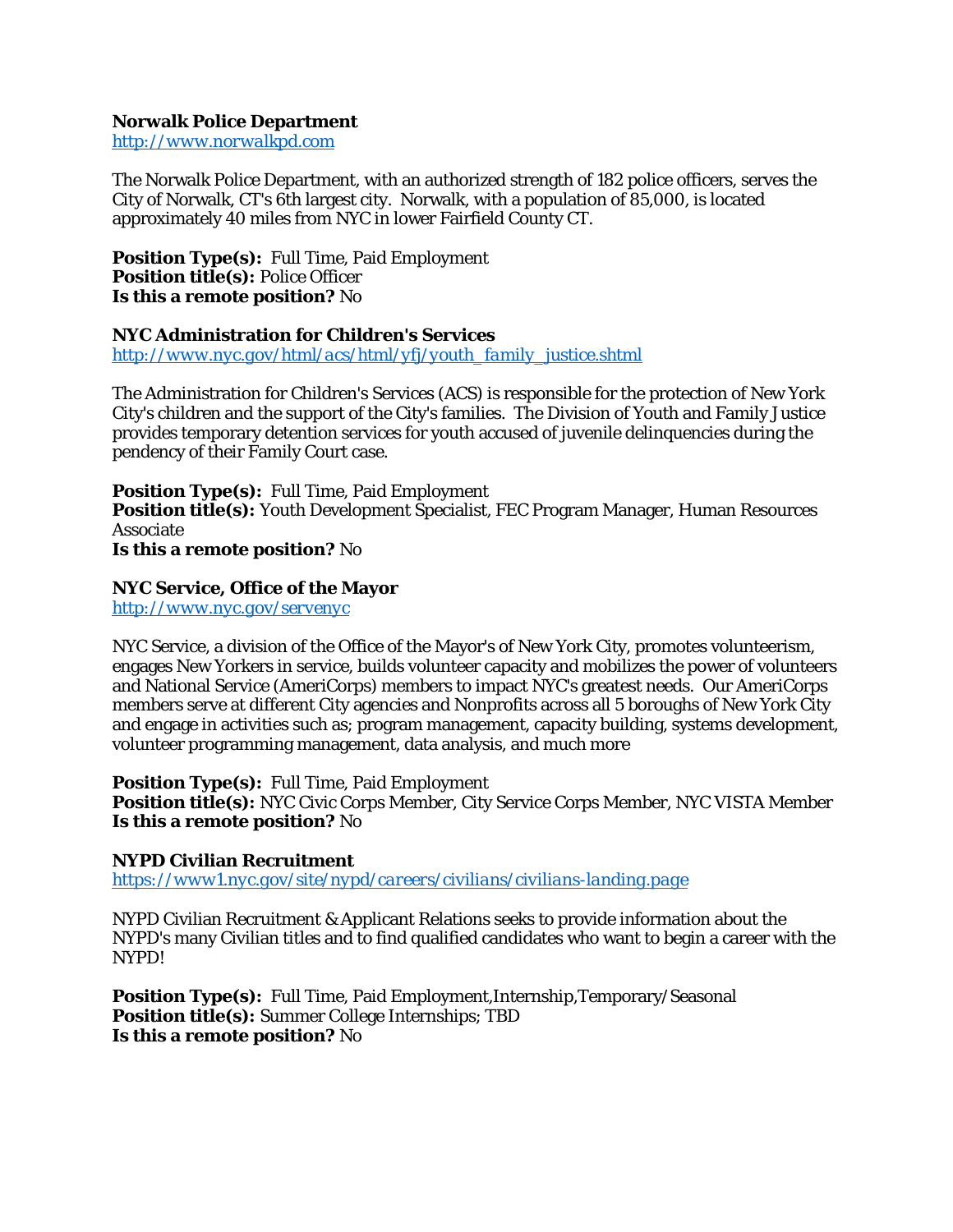**NYPD Police Cadet Corps** *[http://www.nypdcadets.org](http://www.nypdcadets.org/)*

Paid Internship at hourly rate at \$16.79 per hour and tuition of \$2,500 per semester.

**Position Type(s):** Internship **Position title(s):** Police Cadet **Is this a remote position?** No

**Prince George's County Police Department** *[http://www.pgpolice.org](http://www.pgpolice.org/)*

The Prince Georges County Police Department is located in Maryland, and serves approximately one million citizens with a starting salary of over \$54,040.00. Our county is home to Fed Ex Field, the MGM Casino and Resort, and Joint Base Andrews Air Force Base, to name a few major landmarks. We have nearly 1700 well trained officers, and as the county grows our department is currently hiring to keep up with that growth. Our department has a multitude of full time specialty units, that allows a patrol officer to move laterally throughout their career, and become a well rounded officer.

**Position Type(s):** Full Time, Paid Employment **Position title(s):** Officer **Is this a remote position?** No

**Prince William County Police Department** *[http://WWW.JOINPWCPD.ORG](http://www.joinpwcpd.org/)*

Prince William County is located in Northern Virginia approximately 25 miles south of Washington, DC. The Prince William County Police Department is comprised of 650 sworn police officers that serve a citizen population over 444,000. This nationally accredited law enforcement agency offers a competitive salary, retention bonus, permanent non-rotating work schedule, take home vehicle program, paid retirement, outstanding benefits and numerous specialty units.

**Position Type(s):** Full Time, Paid Employment **Position title(s):** Police Officer **Is this a remote position?** No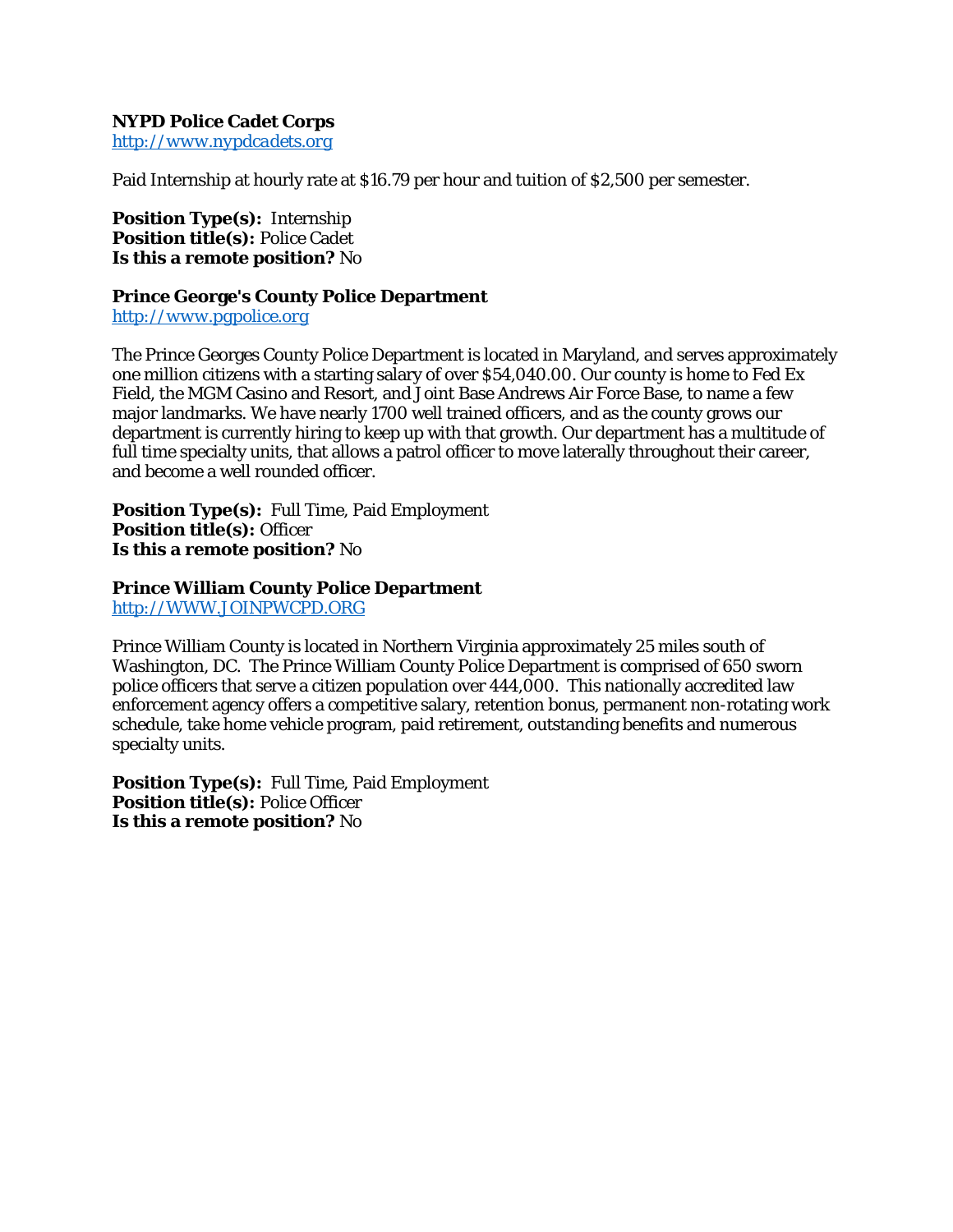**QSAC- Quality Services for the Autism Community** *[http://www.QSAC.com](http://www.qsac.com/)*

QSAC is a New York City and Long Island based nonprofit that supports children and adults with autism, together with their families, in achieving greater independence, realizing their future potential, and contributing to their communities in a meaningful way by offering personcentered services.

QSAC pursues this mission through direct services that provide a supportive and individualized setting for children and adults with autism to improve their communication, socialization, academic, and functional skills.

QSAC is EOE

**Position Type(s):** Full Time, Paid Employment,Part Time, Paid Employment,Internship **Position title(s):** Direct Support Professional, Nurses, Administration, Fiscal, Education **Is this a remote position?** No

**RevCore Recovery** *[http://revcorerecovery.com](http://revcorerecovery.com/)*

Substance Abuse Outpatient Clinic

**Position Type(s):** Externship,Full Time, Paid Employment,Part Time, Paid Employment,Internship **Position title(s):** Counseling **Is this a remote position?** Hybrid

**Rising Ground** *<https://www.risingground.org/>*

Rising Ground is a leading nonprofit organization providing children, adults and families in need in the New York City Area with the resources and skills needed to rise above adversity and positively direct their lives. Gold Winner of the Nonprofit Excellence Awards, Leake & Watts provides innovative and results-driven programs including education from early childhood to high school, family support and stabilization, intellectual/developmental disabilities services, foster care, community-based health initiatives, and juvenile justice services through the support of over 1300 dedicated staff. Our work is a positive force in the lives of more than 11,000 individuals annually through 43 programs at 27 sites with an annual budget of over \$100 million. Significant program expansion is currentl

**Position Type(s):** Full Time, Paid Employment,Part Time, Paid Employment **Position title(s):** Youth Care Worker **Is this a remote position?** No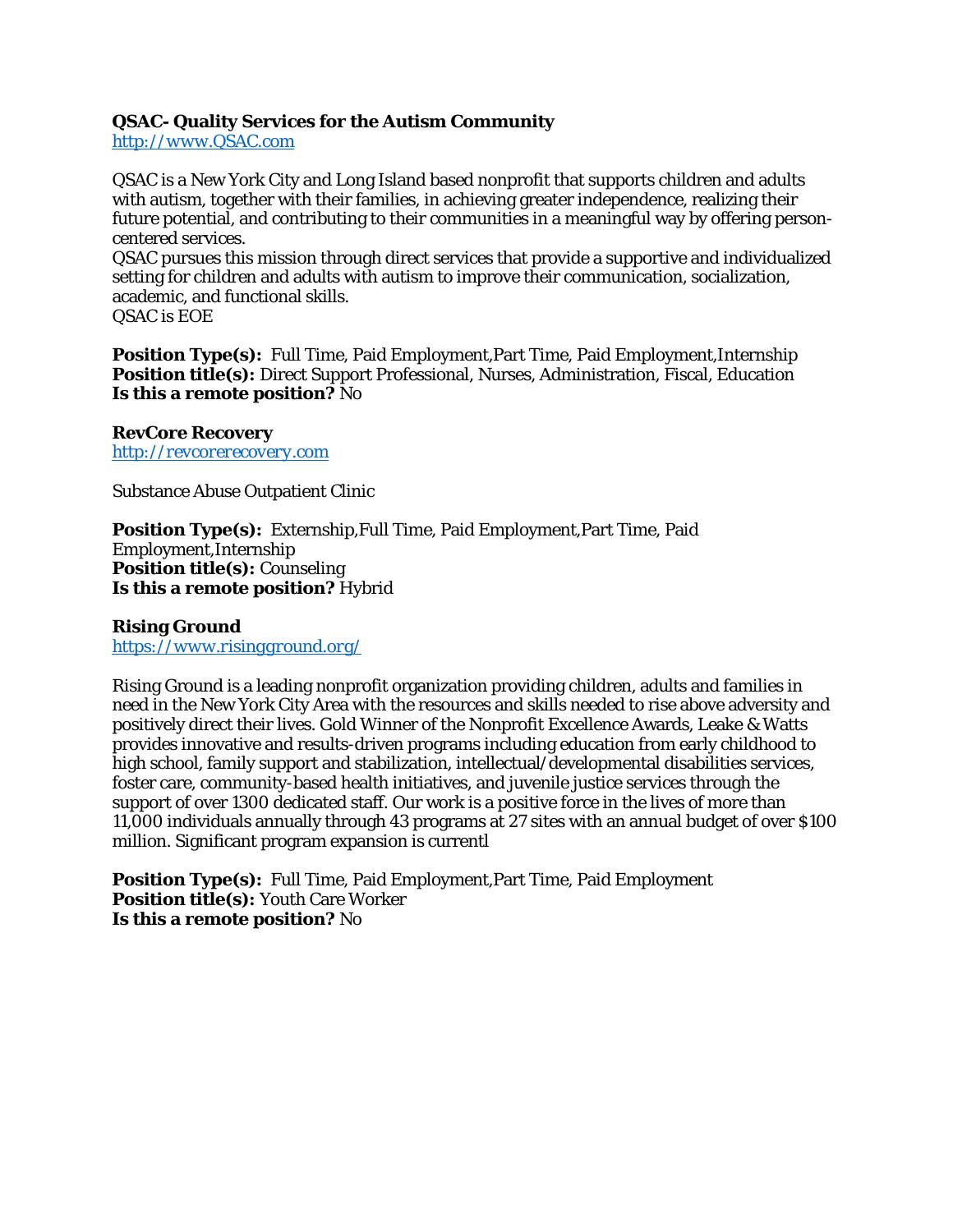**Safe Horizon (New York, NY)** *[https://www.safehorizon.org](https://www.safehorizon.org/)*

Established in 1978, Safe Horizon is the largest non-profit victim services agency in the United States. We touch the lives of more than 250,000 children, adults, and families affected by crime and abuse throughout New York City each year. Safe Horizon partners with governmental and other community agencies and also advocates for policies on a local, state, and national level on behalf of those affected by violence and abuse.

We provide compassionate and expert support for people who have experienced domestic and intimate partner violence, child physical and sexual abuse, rape and sexual assault, human trafficking, stalking, youth homelessness and other forms of violence, crime or abuse. Learn more about our programs here:https://www.safehorizon.org/our-services/what-we-do/

**Position Type(s):** Full Time, Paid Employment,Part Time, Paid Employment **Position title(s):** Crime Victim Advocate, Case Manager, Residential Specialist, Youth Advocate **Is this a remote position?** Hybrid

**San Diego Police Department** *[http://www.joinsdpdnow.com](http://www.joinsdpdnow.com/)*

We are hiring Police Officers and Dispatchers!

**Position Type(s):** Full Time, Paid Employment **Position title(s):** Police officer & Dispatchers **Is this a remote position?** No

**Skillful.ly** *<https://www.skillful.ly/>*

Interested in working in Tech, Consulting &. Finance? Skillful.ly equips you with the skills that employers are hiring for through a virtual internship experience, supported by our mentorship network and peer community. Skillful.ly is offered free of charge to John Jay students!

**Position Type(s):** Mentor Program,Externship,Internship **Position title(s):** FinanceIntern,ManagementConsultingIntern,TechConsultingIntern **Is this a remote position?** Yes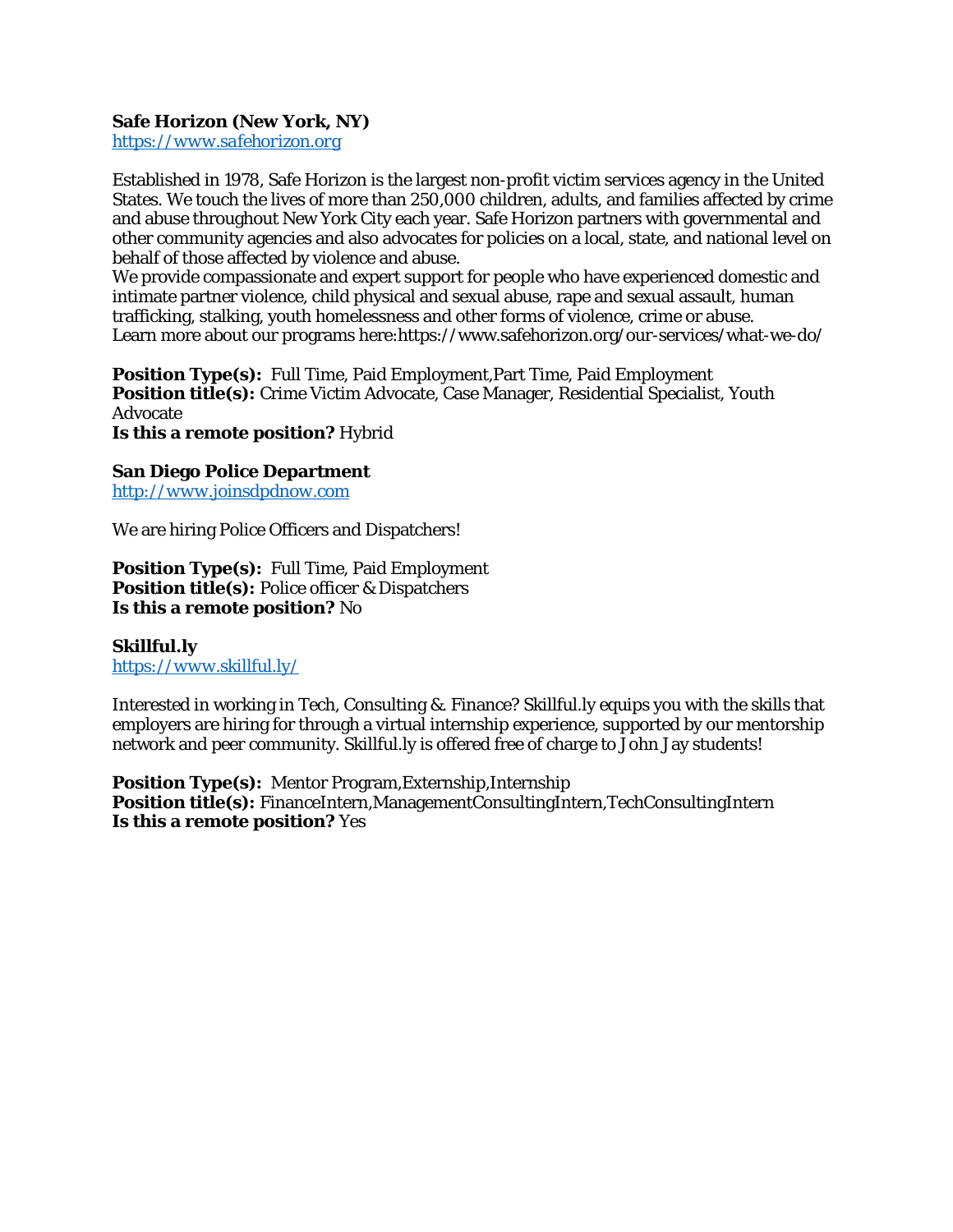**Social Security Administration-Office of the Inspector General** *[http://oig.ssa.gov](http://oig.ssa.gov/)*

The Social Security Administration-Office of the Inspector General is directly responsible for meeting the statutory mission of promoting economy, efficiency, and effectiveness in the administration of SSA programs and operations and to prevent and detect fraud, waste, abuse, and mismanagement in such programs and operations. To accomplish this mission, we direct, conduct, and supervise a comprehensive program of audits, evaluations, and investigations relating to SSA?s programs and operations. We also search for and report systemic weaknesses in SSA programs and operations, and make recommendations for needed improvements and corrective actions.

**Position Type(s):** Full Time, Paid Employment,Internship **Position title(s):** Special Agents-Criminal Investigator **Is this a remote position?** Hybrid

**Town of Manchester - Manchester Police Department** *<http://police.townofmanchester.org/>*

Municipal Police Department recruiting for entry level police officers or Certified Police Officers for the Manchester (CT) Police Department.

**Position Type(s):** Full Time, Paid Employment **Position title(s):** Entry Level Police Officers **Is this a remote position?** No

**U.S. Customs and Border Protection** *<http://www.cbp.gov/careers>*

With more than 60,000 employees, U.S. Customs and Border Protection, CBP, is one of the world's largest law enforcement organizations and is charged with keeping terrorists and their weapons out of the U.S. while facilitating lawful international travel and trade. As the United States' first unified border entity, CBP takes a comprehensive approach to border management and control, combining customs, immigration, border security, and agricultural protection into one coordinated and supportive activity.

The men and women of CBP are responsible for enforcing hundreds of U.S. laws and regulations. On a typical day, CBP welcomes nearly one million visitors, screens more than 67,000 cargo containers, arrests more than 1,100 individuals, and seizes nearly 6 tons of illicit drugs. Annually,

**Position Type(s):** Full Time, Paid Employment **Position title(s):** Officers and Agents **Is this a remote position?** No